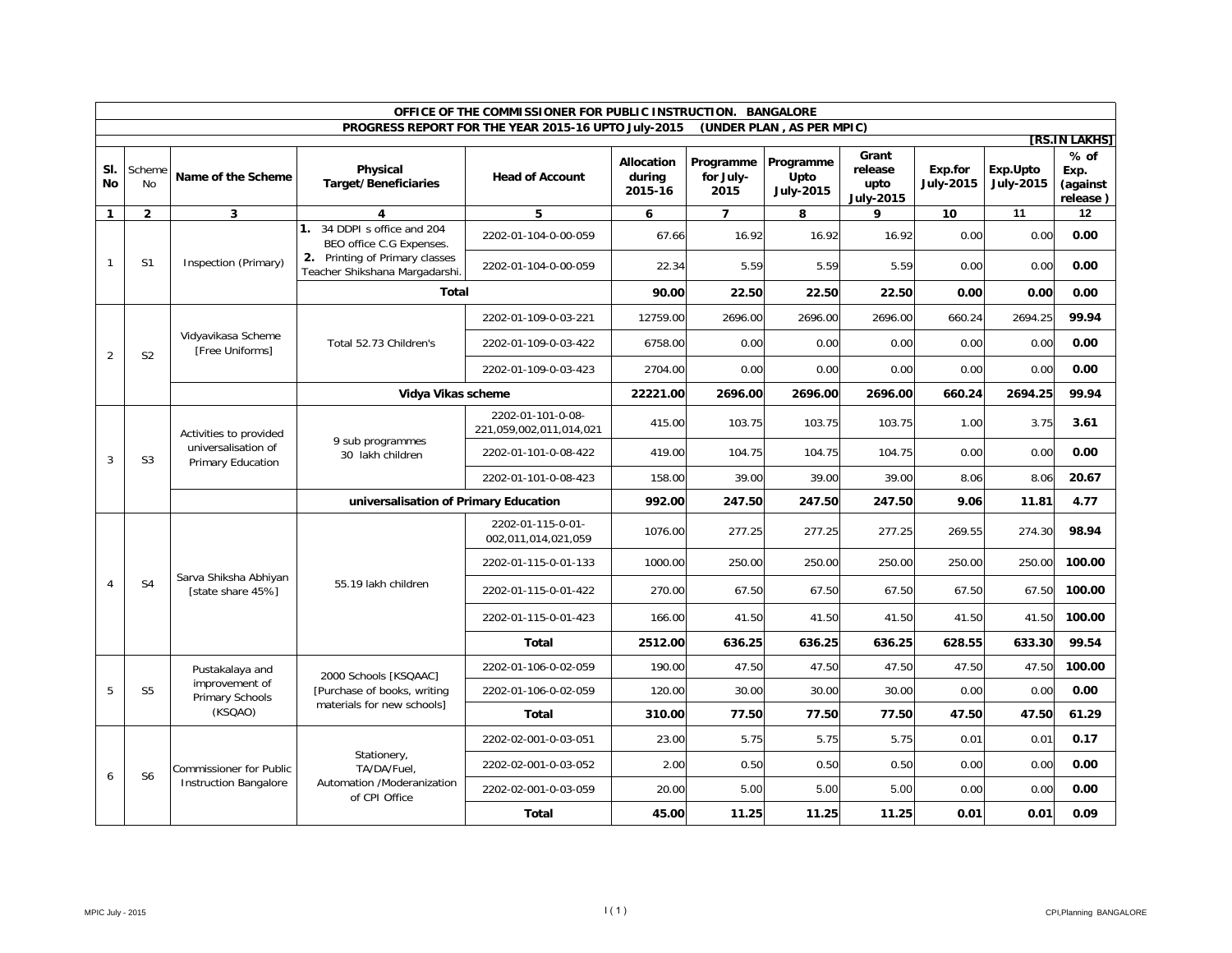| SI.<br><b>No</b> | Scheme<br><b>No</b> | Name of the Scheme                                                                                             | Physical<br><b>Target/Beneficiaries</b>                                                  | <b>Head of Account</b> | Allocation<br>during<br>2015-16 | Programme<br>for July-<br>2015 | Programme<br>Upto<br><b>July-2015</b> | Grant<br>release<br>upto<br><b>July-2015</b> | Exp.for<br><b>July-2015</b> | Exp.Upto<br><b>July-2015</b> | $%$ of<br>Exp.<br>(against<br>release) |
|------------------|---------------------|----------------------------------------------------------------------------------------------------------------|------------------------------------------------------------------------------------------|------------------------|---------------------------------|--------------------------------|---------------------------------------|----------------------------------------------|-----------------------------|------------------------------|----------------------------------------|
| $\mathbf{1}$     | $\overline{2}$      | 3                                                                                                              | 4                                                                                        | 5                      | 6                               | $\overline{7}$                 | 8                                     | 9                                            | 10                          | 11                           | 12                                     |
|                  |                     |                                                                                                                |                                                                                          | 2202-02-001-0-05-041   | 10.00                           | 2.50                           | 2.50                                  | 2.50                                         | 0.00                        | 0.00                         | 0.00                                   |
|                  |                     |                                                                                                                |                                                                                          | 2202-02-001-0-05-051   | 43.00                           | 10.75                          | 10.75                                 | 10.75                                        | 0.00                        | 1.92                         | 17.86                                  |
|                  |                     | Additional                                                                                                     | Stationery,                                                                              | 2202-02-001-0-05-052   | 3.00                            | 0.75                           | 0.75                                  | 0.75                                         | 0.00                        | 0.00                         | 0.00                                   |
| $\overline{7}$   | S7                  | Commissioner for Public<br>Instruction                                                                         | TA/DA/Fuel,<br>Automation /Moderanization                                                | 2202-02-001-0-05-059   | 50.00                           | 12.50                          | 12.50                                 | 12.50                                        | 2.52                        | 2.52                         | 20.16                                  |
|                  |                     | Gulbarga                                                                                                       | of ACPI Office                                                                           | 2202-02-001-0-05-071   | 30.00                           | 7.50                           | 7.50                                  | 7.50                                         | 0.00                        | 0.00                         | 0.00                                   |
|                  |                     |                                                                                                                |                                                                                          | 2202-02-001-0-05-195   | 14.00                           | 3.50                           | 3.50                                  | 3.50                                         | 0.00                        | 0.00                         | 0.00                                   |
|                  |                     |                                                                                                                |                                                                                          | Total                  | 150.00                          | 37.50                          | 37.50                                 | 37.50                                        | 2.52                        | 4.44                         | 11.84                                  |
|                  |                     |                                                                                                                |                                                                                          | 2202-02-101-0-00-041   | 10.00                           | 2.50                           | 2.50                                  | 2.50                                         | 0.00                        | 1.00                         | 40.00                                  |
| 8                | S <sub>8</sub>      | Additional<br>Commissioner for Public<br>Instruction<br>Dharawada                                              | Stationery,<br>TA/DA/Fuel.<br>Automation /Moderanization<br>of ACPI Office               | 2202-02-101-0-00-051   | 25.00                           | 6.25                           | 6.25                                  | 6.25                                         | 3.52                        | 6.52                         | 104.32                                 |
|                  |                     |                                                                                                                |                                                                                          | 2202-02-101-0-00-059   | 15.00                           | 3.75                           | 3.75                                  | 3.75                                         | 0.00                        | 2.00                         | 53.33                                  |
|                  |                     |                                                                                                                |                                                                                          | Total                  | 50.00                           | 12.50                          | 12.50                                 | 12.50                                        | 3.52                        | 9.52                         | 76.16                                  |
|                  | S <sub>9</sub>      | Inspection (Secondary)                                                                                         | Progress Cards to 9 & 10 std.<br>3.5 Lakh, Magzines 10,000<br>Printing of Secodary Gudie | 2202-02-101-0-00-041   | 18.00                           | 4.50                           | 4.50                                  | 4.50                                         | 0.00                        | 0.00                         | 0.00                                   |
| 9                |                     |                                                                                                                |                                                                                          | 2202-02-101-0-00-051   | 17.00                           | 4.25                           | 4.25                                  | 4.25                                         | 0.00                        | 0.00                         | 0.00                                   |
|                  |                     |                                                                                                                |                                                                                          | 2202-02-101-0-00-059   | 65.00                           | 16.25                          | 16.25                                 | 16.25                                        | 7.50                        | 7.50                         | 46.15                                  |
|                  |                     |                                                                                                                |                                                                                          | Total                  | 100.00                          | 25.00                          | 25.00                                 | 25.00                                        | 7.50                        | 7.50                         | 30.00                                  |
|                  |                     | Karnataka Secondary<br><b>Education Examination</b><br>Board - Examination<br>Fee reimbursement for<br>SC/ST's | 4,23,538 children                                                                        | 2202-02-001-0-07-059   | 300.00                          | 75.00                          | 75.00                                 | 75.00                                        | 0.00                        | 0.00                         | 0.00                                   |
| 10               | S <sub>10</sub>     |                                                                                                                |                                                                                          | 2202-02-001-0-07-422   | 100.00                          | 25.00                          | 25.00                                 | 25.00                                        | 0.00                        | 0.00                         | 0.00                                   |
|                  |                     |                                                                                                                |                                                                                          | 2202-02-001-0-07-423   | 50.00                           | 12.50                          | 12.50                                 | 12.50                                        | 0.00                        | 0.00                         | 0.00                                   |
|                  |                     |                                                                                                                | <b>KSEEB</b>                                                                             |                        | 450.00                          | 112.50                         | 112.50                                | 112.50                                       | 0.00                        | 0.00                         | 0.00                                   |
|                  |                     |                                                                                                                | Class rooms and BEO & DDPI                                                               | 2202-02-053-0-01-059   | 650.00                          | 162.50                         | 162.50                                | 162.50                                       | 0.00                        | 0.00                         | 0.00                                   |
|                  |                     | Improvement of                                                                                                 | office Construction and repairs                                                          | 2202-02-053-0-01-422   | 250.00                          | 62.50                          | 62.50                                 | 62.50                                        | 0.00                        | 0.00                         | 0.00                                   |
| 11               | S11                 | Secondary School-<br>Construction                                                                              | & school land Aquisition                                                                 | 2202-02-053-0-01-423   | 100.00                          | 25.00                          | 25.00                                 | 25.00                                        | 0.00                        | 0.00                         | 0.00                                   |
|                  |                     |                                                                                                                | <b>Sub Total</b>                                                                         |                        | 1000.00                         | 250.00                         | 250.00                                | 250.00                                       | 0.00                        | 0.00                         | 0.00                                   |
|                  |                     |                                                                                                                |                                                                                          | 2202-02-107-0-05-059   | 11000.00                        | 260.00                         | 260.00                                | 260.00                                       | 259.44                      | 259.44                       | 99.78                                  |
|                  |                     | <b>Bicycles to VIII</b>                                                                                        | 5.51 Lakh Children's                                                                     | 2202-02-107-0-05-422   | 5000.00                         | 0.00                           | 0.00                                  | 0.00                                         | 0.00                        | 0.00                         | 0.00                                   |
| 12               | S12                 | standards students                                                                                             |                                                                                          | 2202-02-107-0-05-423   | 2000.00                         | 0.00                           | 0.00                                  | 0.00                                         | 0.00                        | 0.00                         | 0.00                                   |
|                  |                     |                                                                                                                | <b>Free Bicycles</b>                                                                     |                        | 18000.00                        | 260.00                         | 260.00                                | 260.00                                       | 259.44                      | 259.44                       | 99.78                                  |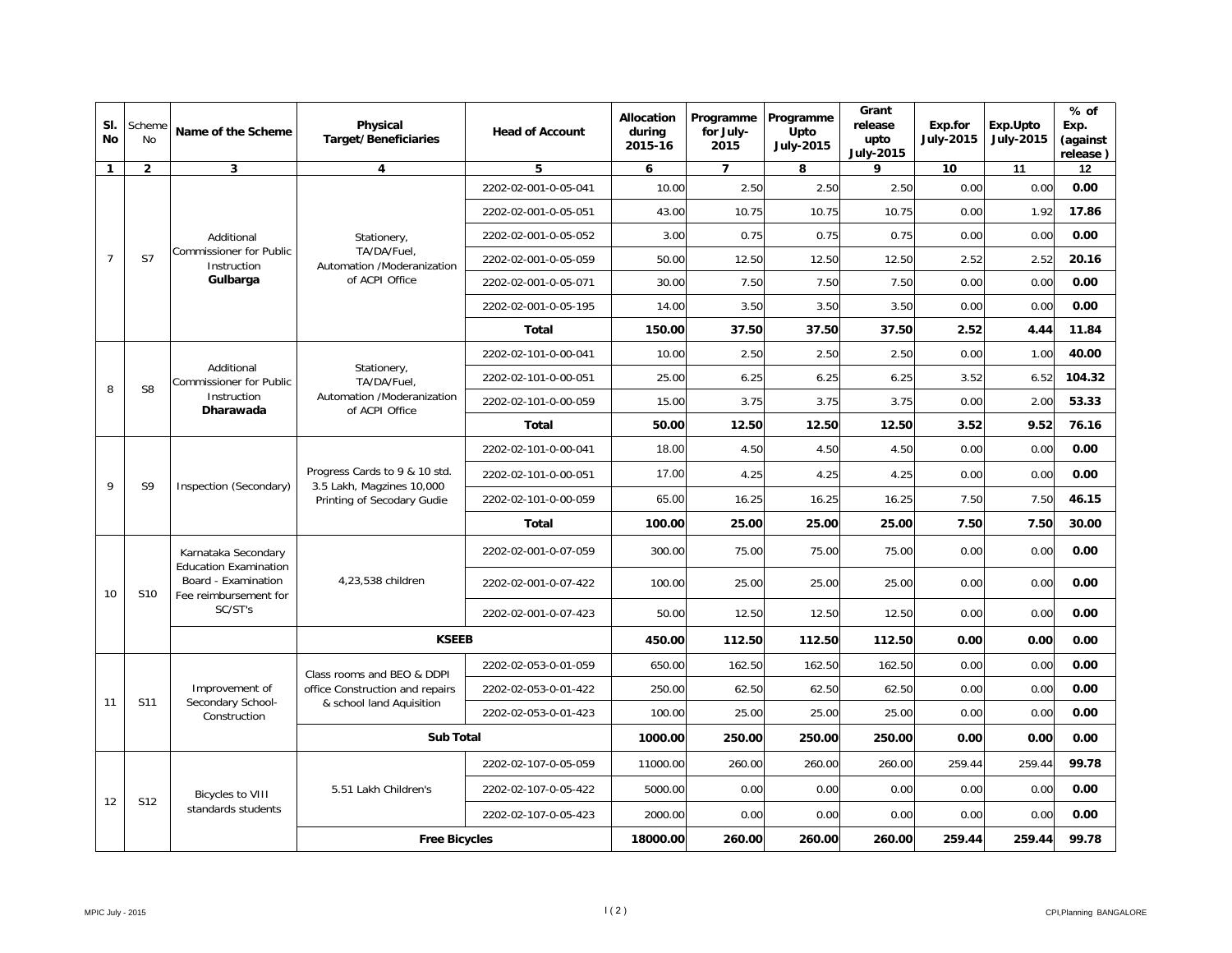| SI.<br>No    | Scheme<br>No    | Name of the Scheme                                        | Physical<br><b>Target/Beneficiaries</b>                     | <b>Head of Account</b>                                      | Allocation<br>during<br>2015-16 | Programme<br>for July-<br>2015 | Programme<br>Upto<br><b>July-2015</b> | Grant<br>release<br>upto<br><b>July-2015</b> | Exp.for<br><b>July-2015</b> | Exp.Upto<br><b>July-2015</b> | $%$ of<br>Exp.<br>(against<br>release) |       |
|--------------|-----------------|-----------------------------------------------------------|-------------------------------------------------------------|-------------------------------------------------------------|---------------------------------|--------------------------------|---------------------------------------|----------------------------------------------|-----------------------------|------------------------------|----------------------------------------|-------|
| $\mathbf{1}$ | $\mathbf{2}$    | 3                                                         | 4                                                           | 5                                                           | 6                               | $\overline{7}$                 | 8                                     | 9                                            | 10                          | 11                           | 12                                     |       |
|              |                 |                                                           | 49,114 schools - Providing<br>Basic amenities like Drinking | 2202-01-053-0-02-422                                        | 250.00                          | 62.50                          | 62.50                                 | 62.50                                        | 3.81                        | 3.81                         | 6.10                                   |       |
| 13           | S <sub>13</sub> | Panchsoulbhya                                             | Water, Clean Toilets.                                       | 2202-01-053-0-02-423                                        | 150.00                          | 37.50                          | 37.50                                 | 37.50                                        | 2.29                        | 2.29                         | 6.11                                   |       |
|              |                 |                                                           | Pancha Soulabhya                                            |                                                             | 400.00                          | 100.00                         | 100.00                                | 100.00                                       | 6.10                        | 6.10                         | 6.10                                   |       |
|              |                 | Reimbursement of non<br>govt fees of SC/ST                | 18.03 Lakh Children's                                       | 2202-02-107-0-03-422                                        | 300.00                          | 100.00                         | 100.00                                | 100.00                                       | 0.00                        | 0.00                         | 0.00                                   |       |
| 14           | S14             | students studying in                                      |                                                             | 2202-02-107-0-03-423                                        | 100.00                          | 30.00                          | 30.00                                 | 30.00                                        | 0.00                        | 0.00                         | 0.00                                   |       |
|              |                 | Govt. high schools<br>[Note Book]                         | Total                                                       |                                                             | 400.00                          | 130.00                         | 130.00                                | 130.00                                       | 0.00                        | 0.00                         | 0.00                                   |       |
| 15           | S <sub>15</sub> | Bharat Seva Dal                                           |                                                             | 2202-80-800-0-30-101                                        | 25.00                           | 6.25                           | 6.25                                  | 6.25                                         | 0.00                        | 0.00                         | 0.00                                   |       |
|              |                 |                                                           | Seva Dal Development Activities                             | <b>Total</b>                                                | 25.00                           | 6.25                           | 6.25                                  | 6.25                                         | 0.00                        | 0.00                         | 0.00                                   |       |
|              | S <sub>16</sub> | Sainik School Koodige<br>[Recurring and Non<br>Recurring] | 420 students                                                | 4202-01-202-1-04-386                                        | 500.00                          | 125.00                         | 125.00                                | 125.00                                       | 125.00                      | 125.00                       | 100.00                                 |       |
|              |                 |                                                           |                                                             | 2202-02-107-5-00-059                                        | 56.00                           | 14.00                          | 14.00                                 | 14.00                                        | 14.00                       | 14.00                        | 100.00                                 |       |
| 16           |                 |                                                           |                                                             | 2202-02-107-5-00-422                                        | 29.00                           | 7.25                           | 7.25                                  | 7.25                                         | 7.25                        | 7.25                         | 100.00                                 |       |
|              |                 |                                                           |                                                             | 2202-02-107-5-00-423                                        | 16.00                           | 4.00                           | 4.00                                  | 4.00                                         | 4.00                        | 4.00                         | 100.00                                 |       |
|              |                 |                                                           | Sainik School Koodige                                       |                                                             | 601.00                          | 150.25                         | 150.25                                | 150.25                                       | 150.25                      | 150.25                       | 100.00                                 |       |
|              |                 |                                                           |                                                             | 4202-01-202-1-06-386                                        | 300.00                          | 75.00                          | 75.00                                 | 75.00                                        | 0.00                        | 0.00                         | 0.00                                   |       |
|              |                 |                                                           |                                                             | 2202-02-107-3-00-117                                        | 66.00                           | 16.50                          | 16.50                                 | 16.50                                        | 0.00                        | 0.00                         | 0.00                                   |       |
| 17           | S <sub>17</sub> | Bijapur Sainik School                                     | Civil Works [Indoor and<br>Outdoor Stadium]                 | 2202-02-107-3-00-422                                        | 29.00                           | 7.25                           | 7.25                                  | 7.25                                         | 0.00                        | 0.00                         | 0.00                                   |       |
|              |                 |                                                           |                                                             | 2202-02-107-3-00-423                                        | 6.00                            | 1.50                           | 1.50                                  | 1.50                                         | 0.00                        | 0.00                         | 0.00                                   |       |
|              |                 |                                                           |                                                             | <b>Total</b>                                                | 401.00                          | 100.25                         | 100.25                                | 100.25                                       | 0.00                        | 0.00                         | 0.00                                   |       |
|              |                 | Kttur Rani Chennmma                                       | Civil Works [Construction,                                  | 2202-02-110-3-03-101                                        | 250.00                          | 62.50                          | 62.50                                 | 62.50                                        | 62.50                       | 62.50                        | 100.00                                 |       |
| 18           | S18             | School [Grant-in-aid]                                     | Reparis and Interior decoration]                            | Total                                                       | 250.00                          | 62.50                          | 62.50                                 | 62.50                                        | 62.50                       | 62.50                        | 100.00                                 |       |
|              |                 | Implementation of<br>Recommendations of                   | Implementation of primery &                                 | 2202-02-109-0-20-059                                        | 25.00                           | 7.50                           | 7.50                                  | 7.50                                         | 2.25                        | 2.25                         | 30.00                                  |       |
| 19           | S <sub>19</sub> | Vaidyanathan<br><b>Committee Reports</b>                  |                                                             | high school physical education<br>programmes implementation | Total                           | 25.00                          | 7.50                                  | 7.50                                         | 7.50                        | 2.25                         | 2.25                                   | 30.00 |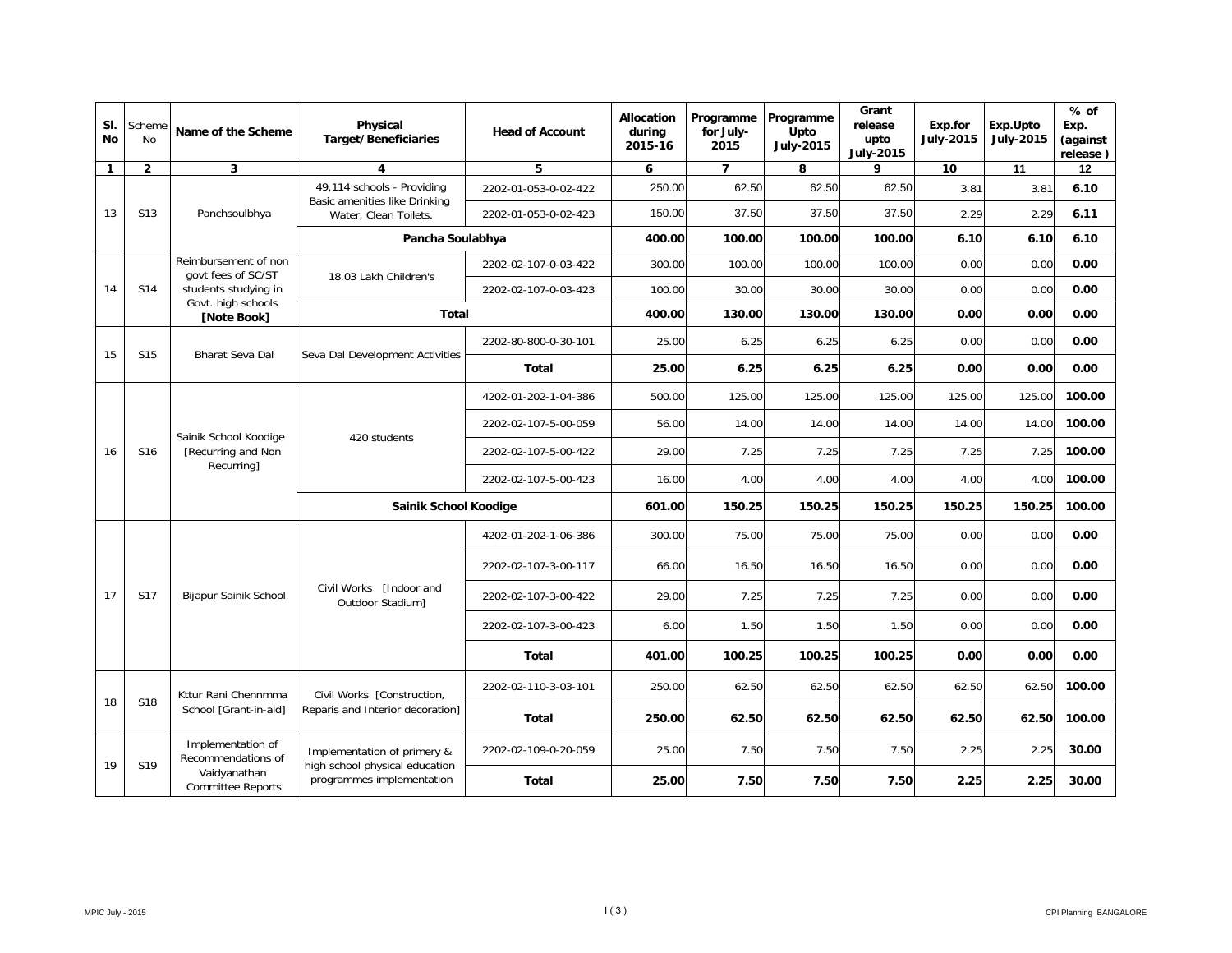| SI.<br><b>No</b> | Scheme<br><b>No</b> | Name of the Scheme                                                          | Physical<br><b>Target/Beneficiaries</b>                                       | <b>Head of Account</b>                      | Allocation<br>during<br>2015-16 | Programme<br>for July-<br>2015 | Programme<br>Upto<br><b>July-2015</b> | Grant<br>release<br>upto<br><b>July-2015</b> | Exp.for<br><b>July-2015</b> | Exp.Upto<br><b>July-2015</b> | $%$ of<br>Exp.<br>(against<br>release) |
|------------------|---------------------|-----------------------------------------------------------------------------|-------------------------------------------------------------------------------|---------------------------------------------|---------------------------------|--------------------------------|---------------------------------------|----------------------------------------------|-----------------------------|------------------------------|----------------------------------------|
| $\mathbf{1}$     | $\overline{2}$      | 3                                                                           | 4                                                                             | 5                                           | 6                               | $\overline{7}$                 | 8                                     | 9                                            | 10                          | 11                           | 12                                     |
| 20               | S20                 | <b>Teachers Quarters</b><br>Cluster Complex in 39<br><b>Backward Taluks</b> | 9 Teachers Quarters<br>[On the Basis of PWD                                   | 4202-01-201-1-03-133                        | 800.00                          | 200.00                         | 200.00                                | 200.00                                       | 0.00                        | 0.00                         | 0.00                                   |
|                  |                     |                                                                             | <b>Teachers Quarters</b>                                                      |                                             | 800.00                          | 200.00                         | 200.00                                | 200.00                                       | 0.00                        | 0.00                         | 0.00                                   |
|                  |                     |                                                                             |                                                                               | 2202-80-800-0-35-101                        | 2980.00                         | 0.00                           | 0.00                                  | 0.00                                         | 0.00                        | 0.00                         | 0.00                                   |
| 21               | S21                 | Grant-in-Aid in<br>education                                                | Providing grants for newly<br>opened school in 2015-16                        | 2202-80-800-0-35-422                        | 1000.00                         | 0.00                           | 0.00                                  | 0.00                                         | 0.00                        | 0.00                         | 0.00                                   |
|                  |                     |                                                                             |                                                                               | 2202-80-800-0-35-423                        | 20.00                           | 0.00                           | 0.00                                  | 0.00                                         | 0.00                        | 0.00                         | 0.00                                   |
|                  |                     |                                                                             | Total                                                                         |                                             | 4000.00                         | 0.00                           | 0.00                                  | 0.00                                         | 0.00                        | 0.00                         | 0.00                                   |
|                  | S22                 | Rashtriya madhyamika<br>shikshan [State Share<br>25%1                       | RMSA Model High Schools &<br>Girls Hostel - Buliding<br>Construction & others | 2202-02-109-0-21-002,<br>011, 014, 021, 059 | 15228.00                        | 5025.24                        | 5025.24                               | 5025.24                                      | 3385.10                     | 3842.80                      | 76.47                                  |
|                  |                     |                                                                             |                                                                               | 2202-02-109-0-21-422                        | 7952.00                         | 2624.16                        | 2624.16                               | 2624.16                                      | 1988.00                     | 1988.00                      | 75.76                                  |
|                  |                     |                                                                             |                                                                               | 2202-02-109-0-21-423                        | 2654.00                         | 875.82                         | 875.82                                | 875.82                                       | 663.50                      | 663.50                       | 75.76                                  |
| 22               |                     |                                                                             |                                                                               | 4202-01-202-1-07-386                        | 17550.00                        | 5791.50                        | 5791.50                               | 5791.50                                      | 0.00                        | 0.00                         | 0.00                                   |
|                  |                     |                                                                             |                                                                               | 4202-01-202-1-07-422                        | 450.00                          | 148.50                         | 148.50                                | 148.50                                       | 112.50                      | 112.50                       | 75.76                                  |
|                  |                     |                                                                             |                                                                               | 4202-01-202-1-07-423                        | 300.00                          | 99.00                          | 99.00                                 | 99.00                                        | 75.00                       | 75.00                        | 75.76                                  |
|                  |                     |                                                                             | <b>RMSA</b>                                                                   | 44134.00                                    | 14564.22                        | 14564.22                       | 14564.22                              | 6224.10                                      | 6681.80                     | 45.88                        |                                        |
|                  |                     |                                                                             |                                                                               | 2204-00-103-0-11-101                        | 200.00                          | 50.00                          | 50.00                                 | 50.00                                        | 0.00                        | 0.00                         | 0.00                                   |
| 23               | S <sub>23</sub>     | <b>Bharat Scouts and</b><br>Gudes                                           | <b>Bharat Scouts and Guides</b><br>Activities - Grant in aid                  | 2204-00-103-0-12-101                        | 100.00                          | 25.00                          | 25.00                                 | 25.00                                        | 0.00                        | 0.00                         | 0.00                                   |
|                  |                     |                                                                             |                                                                               | Total                                       | 300.00                          | 75.00                          | 75.00                                 | 75.00                                        | 0.00                        | 0.00                         | 0.00                                   |
| 24               | S24                 | Opening of Schools for<br>girls KGBV Model                                  | Construction of 05 New Hostels<br>+ Maintenence of 86 KKGBV                   | 2202-02-109-0-15-133                        | 3000.00                         | 750.00                         | 750.00                                | 750.00                                       | 750.00                      | 750.00                       | 100.00                                 |
|                  |                     |                                                                             | <b>KKGBV Model schools</b>                                                    |                                             | 3000.00                         | 750.00                         | 750.00                                | 750.00                                       | 750.00                      | 750.00                       | 100.00                                 |
| 25               | S <sub>25</sub>     | Compound wall and                                                           | Compound wall for Government                                                  | 4202-01-201-1-04--059                       | 150.00                          | 37.50                          | 37.50                                 | 37.50                                        | 0.00                        | 0.00                         | 0.00                                   |
|                  |                     | Play Ground                                                                 | <b>High School</b>                                                            | <b>Total</b>                                | 150.00                          | 37.50                          | 37.50                                 | 37.50                                        | 0.00                        | 0.00                         | 0.00                                   |
|                  |                     |                                                                             |                                                                               | 4202-01-202-1-05-132                        | 3000.00                         | 750.00                         | 750.00                                | 750.00                                       | 0.00                        | 50.00                        | 6.67                                   |
|                  |                     |                                                                             | 114 blocks Construction of<br>School's Class room's and                       | 4202-01-202-1-05-386                        | 5850.00                         | 4480.00                        | 4480.00                               | 4480.00                                      | 1459.00                     | 1809.00                      | 40.38                                  |
| 26               | S26                 | Infrastructure facilities<br>for high schools                               | Purchase of Furnitures                                                        | 4202-01-202-1-05-422                        | 120.00                          | 30.00                          | 30.00                                 | 30.00                                        | 0.00                        | 0.00                         | 0.00                                   |
|                  |                     |                                                                             |                                                                               | 4202-01-202-1-05-423                        | 30.00                           | 7.50                           | 7.50                                  | 7.50                                         | 0.00                        | 0.00                         | 0.00                                   |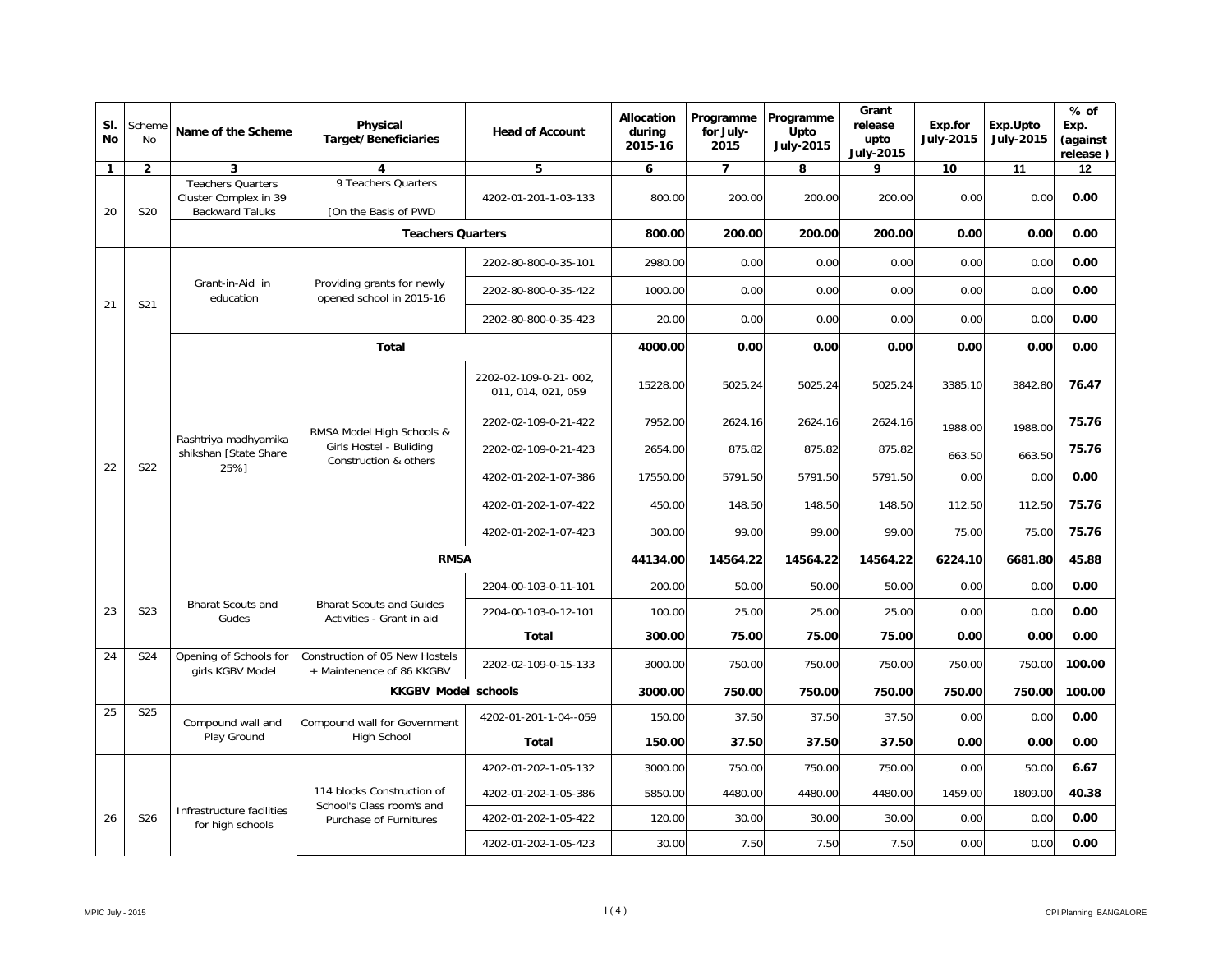| SI.<br><b>No</b> | Scheme  <br>No | Name of the Scheme | Physical<br>Target/Beneficiaries   | <b>Head of Account</b> | <b>Allocation</b><br>during<br>2015-16 | for July-<br>2015 | Programme   Programme<br>Upto<br><b>July-2015</b> | Grant<br>release<br>upto<br><b>July-2015</b> | Exp.for<br>July-2015 | l Exp.Upto<br><b>July-2015</b> | % of<br>Exp.<br>(against<br>release) |
|------------------|----------------|--------------------|------------------------------------|------------------------|----------------------------------------|-------------------|---------------------------------------------------|----------------------------------------------|----------------------|--------------------------------|--------------------------------------|
|                  |                |                    |                                    |                        |                                        |                   |                                                   |                                              | 10                   |                                | 12                                   |
|                  |                |                    | Infrastructure facility to schools |                        | 9000.00                                | 5267.50           | 5267.50                                           | 5267.50                                      | 1459.00              | 1859.00                        | 35.29                                |